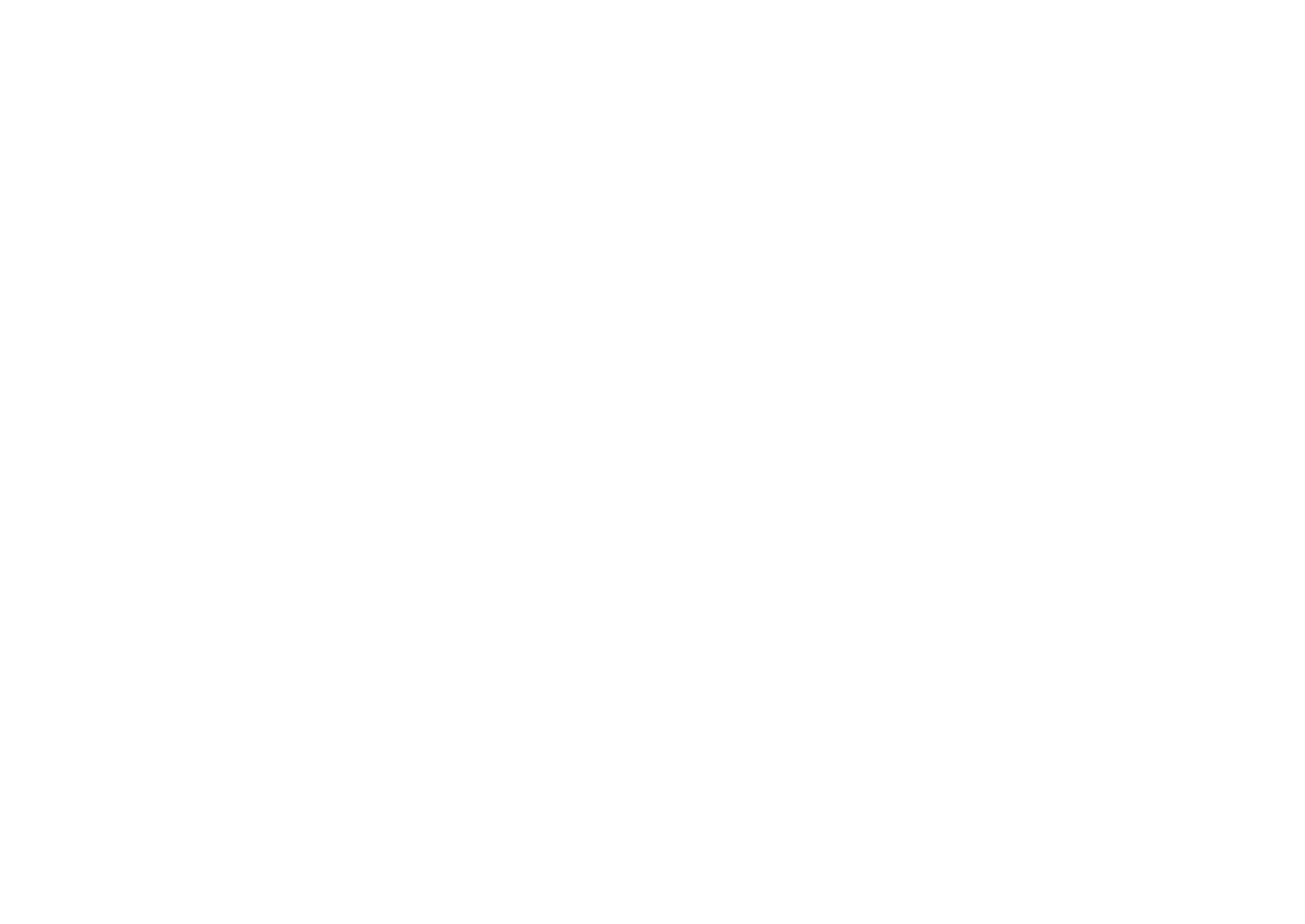#### **Equipment**

An electric guitar with two pickups and a humbucker near the bridge

A digital-audio interface (AG03Yamaha model used in the recording)

A laptop with Max Runtime 6 on it

A hard pick

A coin, preferably one with a larger circumference, such as a quarter

A very small comb with one layer (dog-grooming)

#### **Setup**

| Electric Guitar ---------------  Audio  |  |  |  |
|-----------------------------------------|--|--|--|
| Electronic Sustain Pedal ---- Interface |  |  |  |

Distortion, sound filtering and other effects are manifested through the computer, no extra equipment needed.

#### **Performance Notes**

Each movement uses a different MAX patch.The patches are laid out next to notation pages with **S signs (S1, S2, S3)** circling them.These signs denote **segments**.The performer has to make sure to refer to these diagrams in order to initiate the right segments before (checklists at top left corners) and during the performance of a movement. **A segment is initiated with a mouse click unless a pedal sign is encountered**.

#### **I.**

 $\frac{1}{2}$  ------- pickup 1  $-$  pickup 2 **Home** ------ humbucker

In this movement, the MAX patch used is a granular processor. The performer uses a coin to execute sliding gesture(s) on indicated string(s). He/she refers to the above image in order to **approximate** the **distance** and **time** taken for each sliding gesture. Upon pressing down the pedal, a two second sound-segment is recorded, it is played back through a six second envelope.The earlier the release of the pedal, the earlier the grain size automation is initiated. A frequency-shifter is used to further enhance these gestures. A bit-crushed sinebank track accompanies the performer throughout the movement.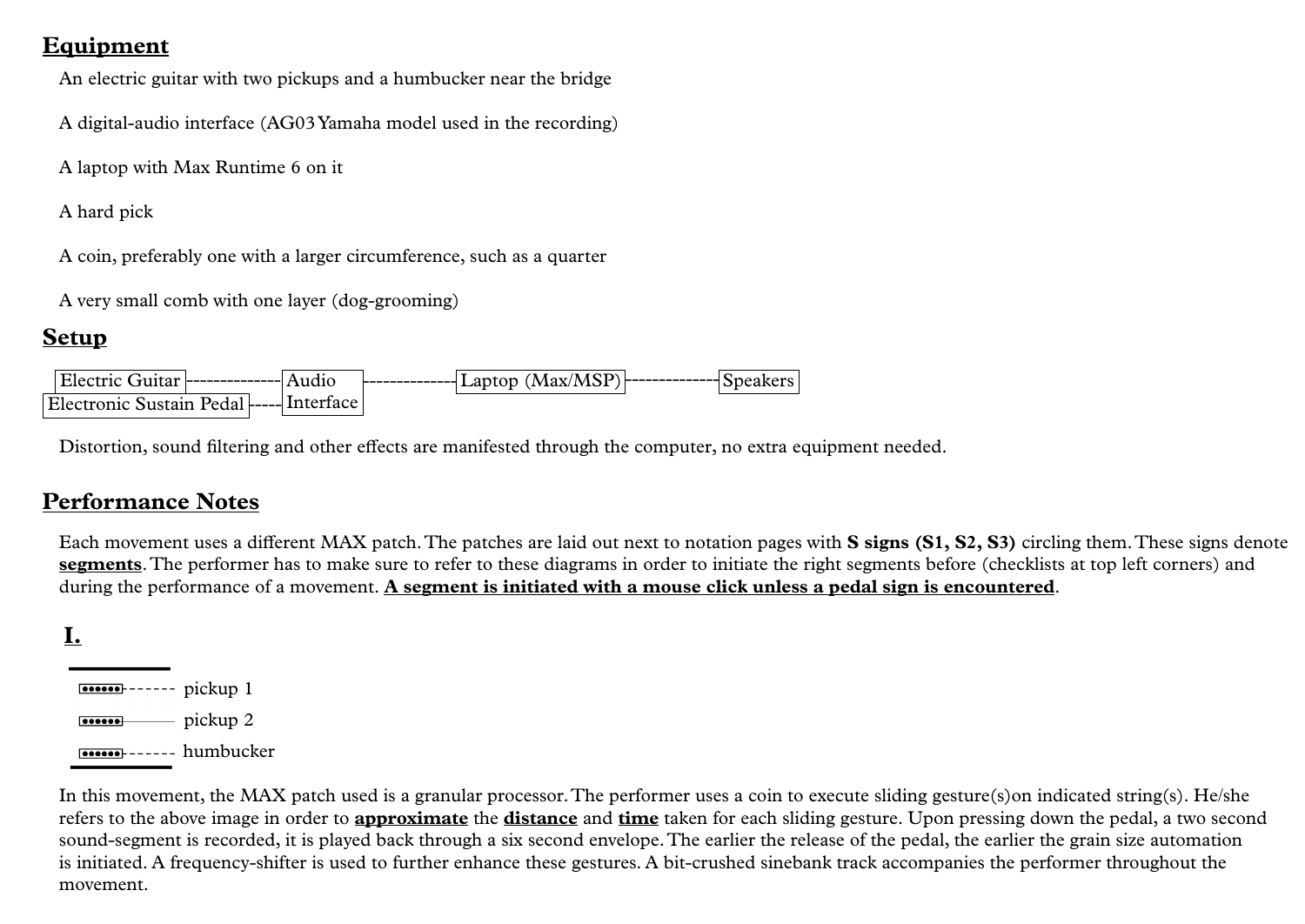#### **II.**

The MAX patch used in this movement is a frequency-shifter.The performer chooses one of the indicated harmonic nodes, mutes all the strings with the left hand and drags the pick swiftly upwards with the right hand. **The duration between each gesture and the pressure with which the left hand mutes strings are up to the performer, each time**.The depth and speed of shifting is controlled through a cycle object; every time the pedal is pressed down different control signals are sent to the shifter object.

#### **III.**

The third movement is the least aleatoric of all. A pfft patch is used to enhance upper frequencies of the sound played. **The performer plays indicated pitches, pressing down on the pedal only slightly after**. It is once again up to the performer to decide on the durations between each sound.The two envelopes on the patch are volume automations. Pressing down the pedal obliterates the initial attack, putting an emphasis on the overtones rather than the fundamental pitches.The release of the pedal corresponds to the second envelope which turns down the sound. The performer always plays two different pitches, except for the very last sonority; overtone collisions of two different fundamentals is the core idea here. Later on, a granular sub-patch is used to slow down the resulting sounds.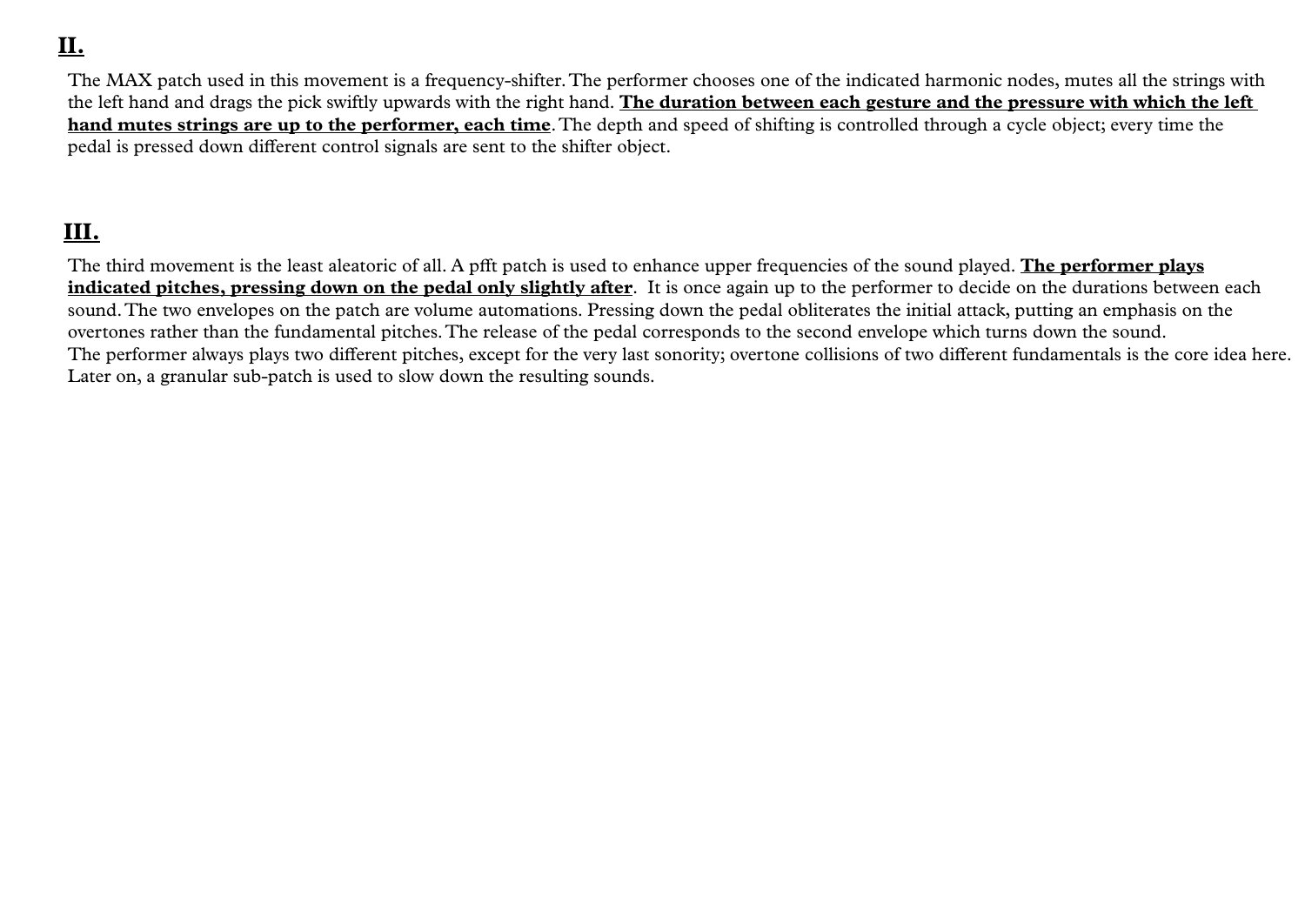**S1** draw an envelope as in the diagram

**S5** turn on ezdac

**S2** select a lowpass filter as in the diagram

**S3** load sinebank into the buffer object

#### **I. Hommage to Messiaen**

Hakki Cengiz Eren

1:25 min.

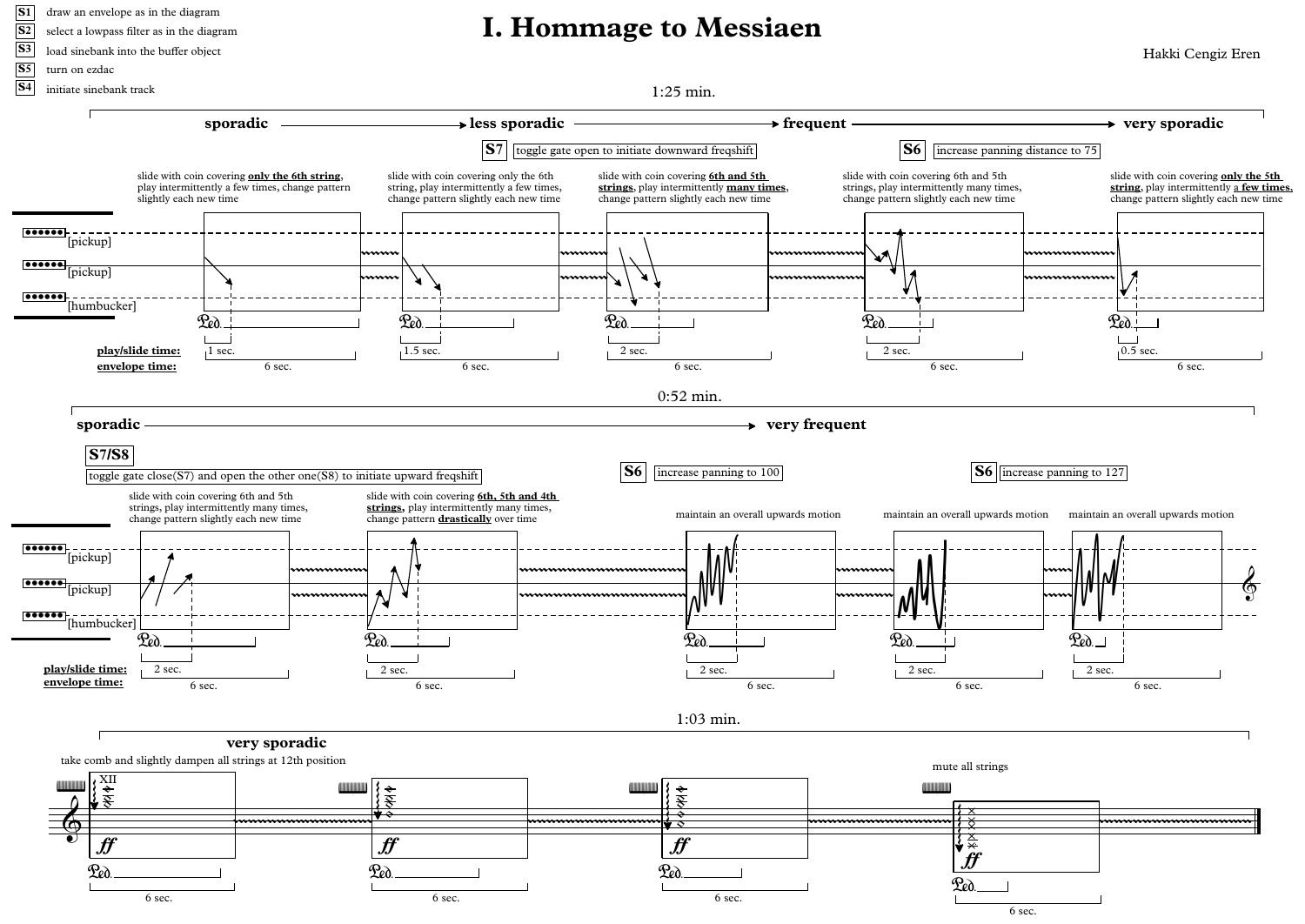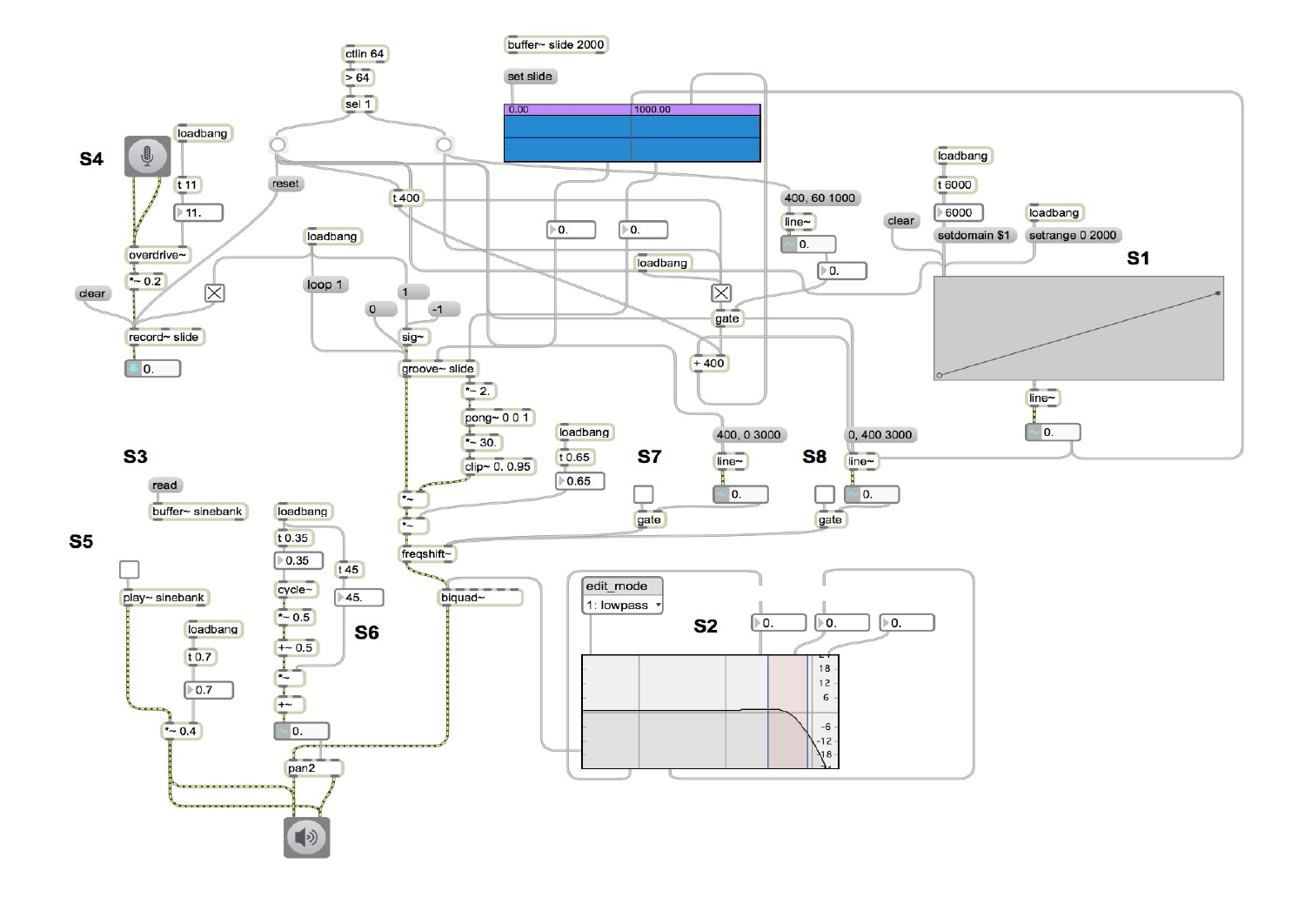#### **S1** toggle selection gate open

 $\mathbf{S2}^{\parallel}$  select a highpass filter as shown in the diagram

### **II. Distant Elephants**

Hakki Cengiz Eren



**S1 Leo** counter to 1



**1. Choose one of the harmonic nodes,**

- **2. Mute strings with left hand lightly**
- **3. Press pedal down and release**
- **4. Drag pick upwards violently!**

**Repeat this process throughout the movement, vary the left hand pressure and duration between each gesture.**

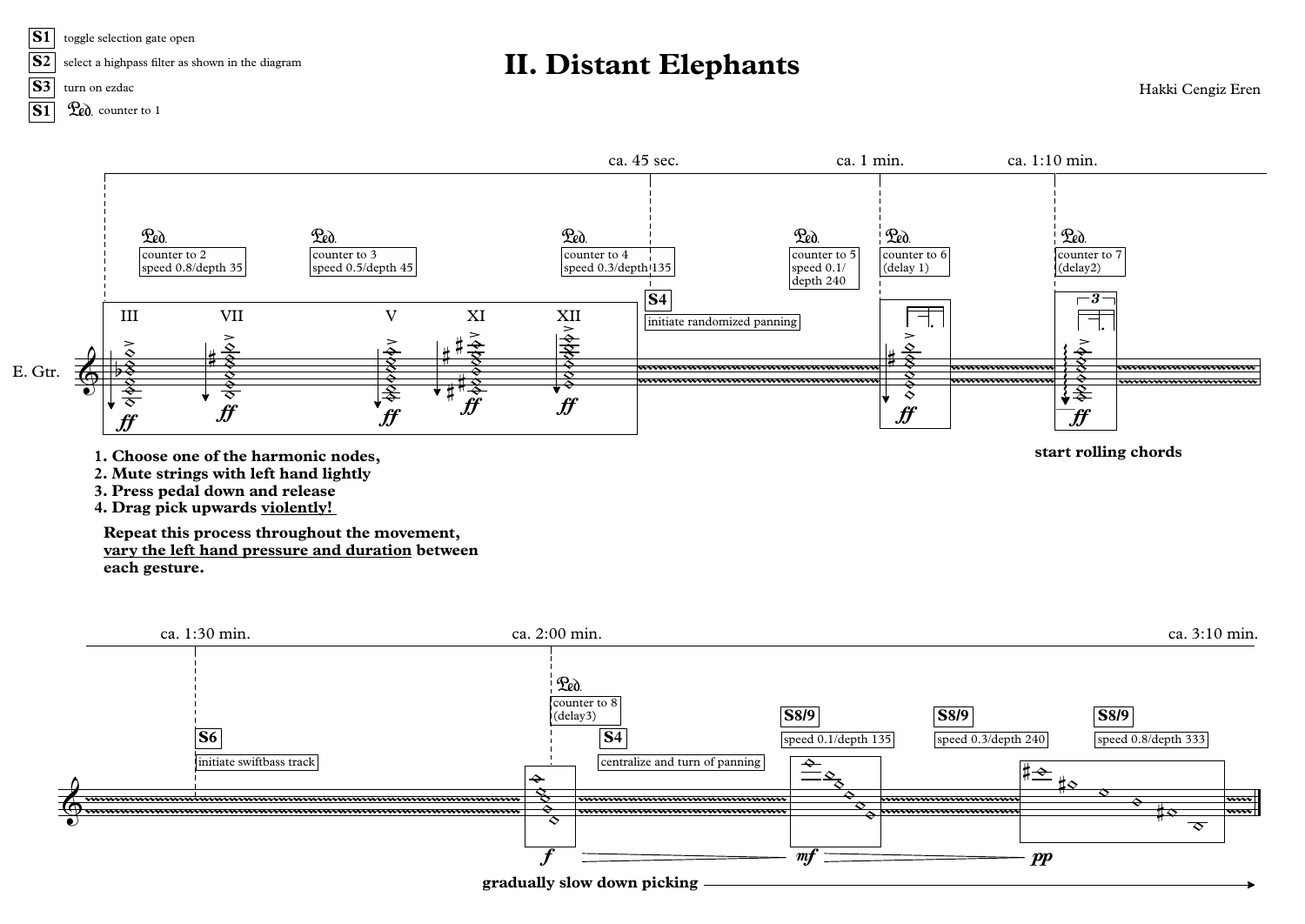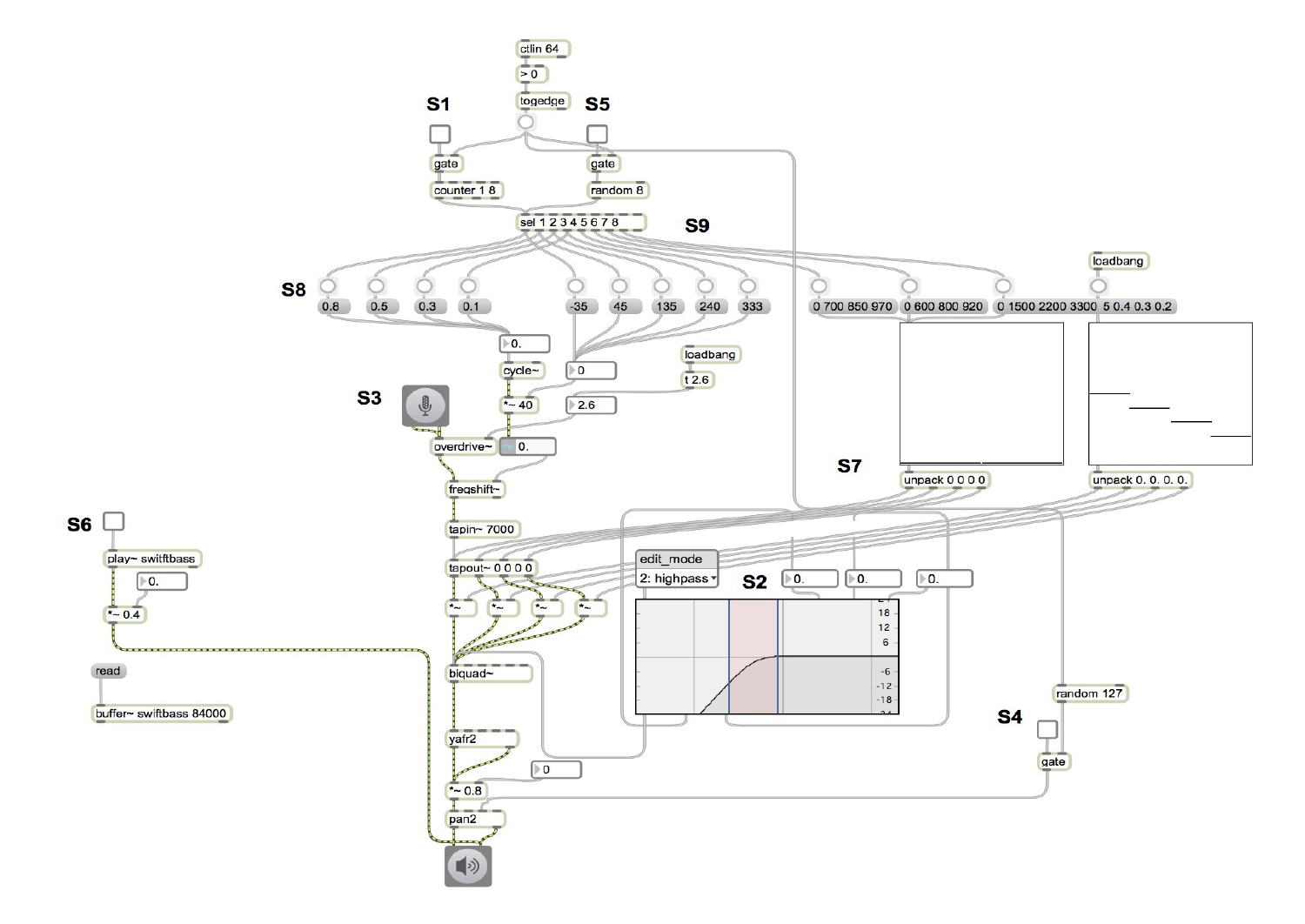**S1** select a frequency range from the rslider as shown in the diagram

**S2** draw an envelope as in the diagram

**S3** draw an envelope as in the diagram

**S5** select a lowpass filter as shown in the diagram nvelope as in the diagram

**S5** make sure the middle switch is selected

**S6** turn on ezdac

**S7** initiate drones track



**III. Burial**

Hakki Cengiz Eren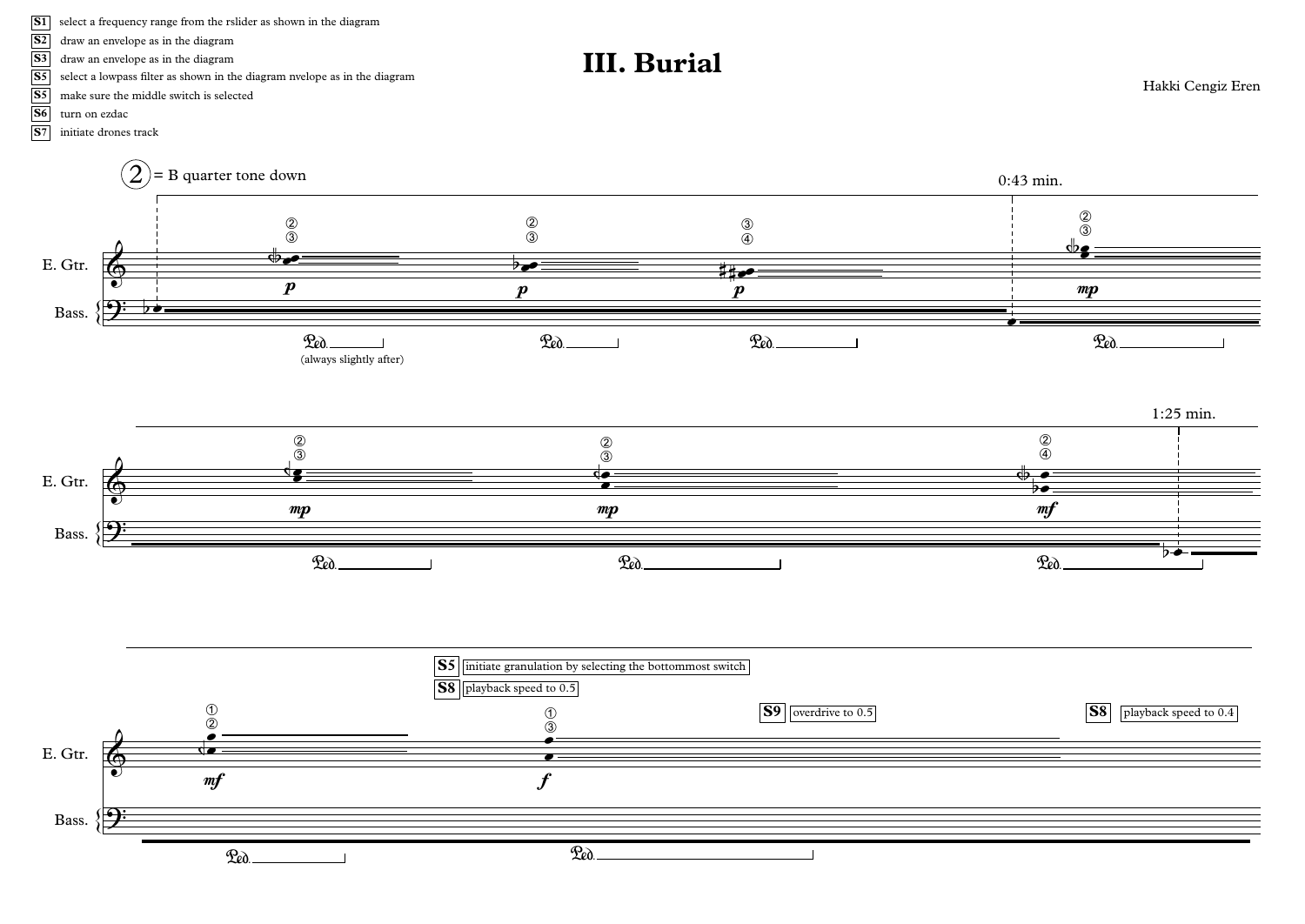